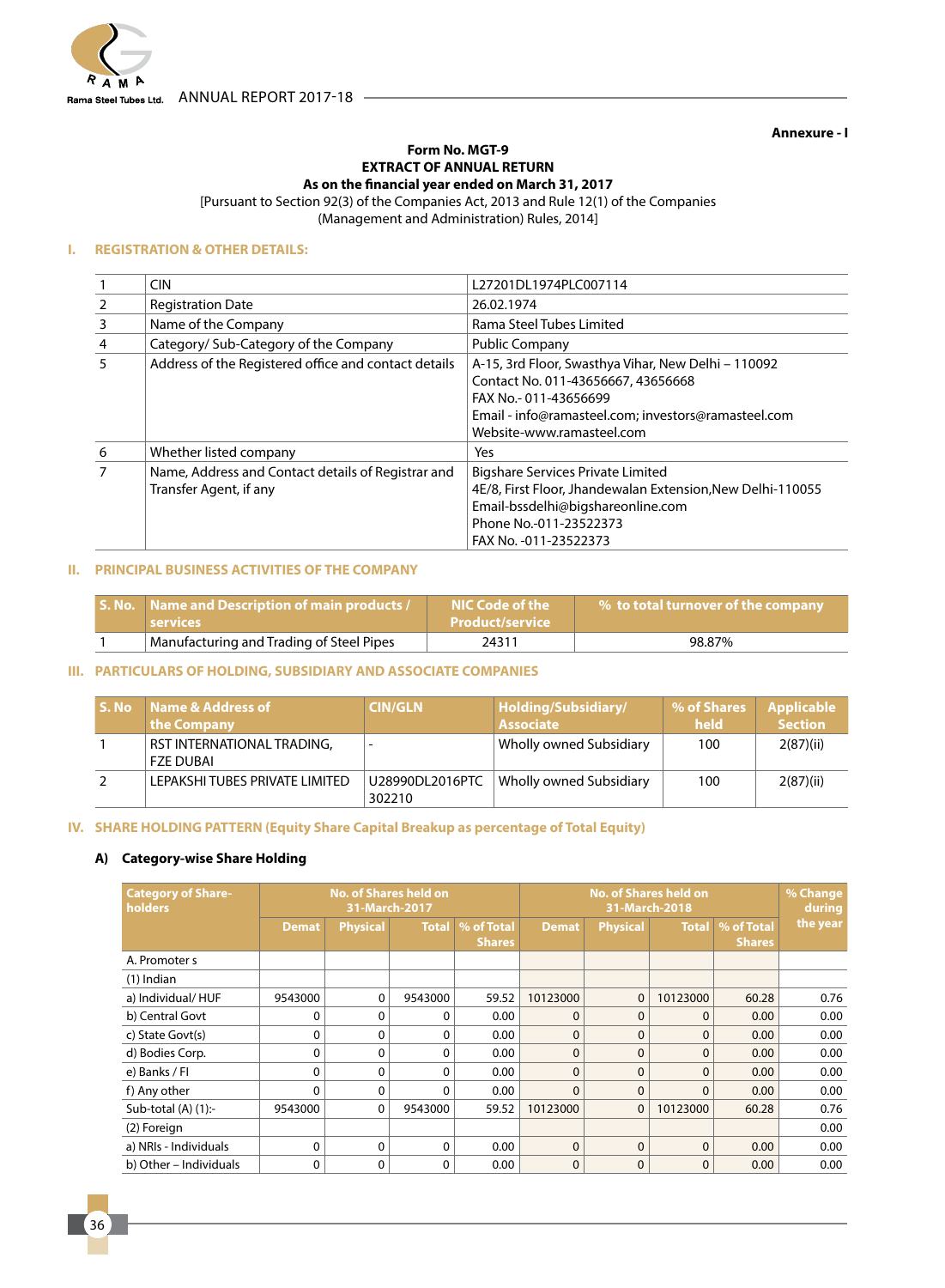# FINANCIAL<br>STATEMENTS

#### **RAMA STEEL TUBES LTD.**

| <b>Category of Share-</b><br>holders                                                        |              | 31-March-2017   | <b>No. of Shares held on</b> |               |              | <b>No. of Shares held on</b><br>31-March-2018 |              |               |          |
|---------------------------------------------------------------------------------------------|--------------|-----------------|------------------------------|---------------|--------------|-----------------------------------------------|--------------|---------------|----------|
|                                                                                             | <b>Demat</b> | <b>Physical</b> | <b>Total</b>                 | % of Total    | <b>Demat</b> | <b>Physical</b>                               | <b>Total</b> | % of Total    | the year |
|                                                                                             |              |                 |                              | <b>Shares</b> |              |                                               |              | <b>Shares</b> |          |
| c) Bodies Corp.                                                                             | 0            | $\mathbf 0$     | 0                            | 0.00          | $\mathbf 0$  | $\mathbf 0$                                   | $\mathbf 0$  | 0.00          | 0.00     |
| d) Banks / Fl                                                                               | 0            | $\mathbf 0$     | 0                            | 0.00          | $\mathbf 0$  | $\mathbf 0$                                   | $\mathbf 0$  | 0.00          | 0.00     |
| e) Any Other                                                                                | 0            | $\mathbf 0$     | 0                            | 0.00          | $\mathbf{0}$ | $\mathbf{0}$                                  | $\mathbf 0$  | 0.00          | 0.00     |
| Sub -total (A) (2):-                                                                        | 0            | 0               | 0                            | 0.00          | $\mathbf 0$  | $\mathbf 0$                                   | $\mathbf 0$  | 0.00          | 0.00     |
| Total shareholding<br>of Promoter $(A) = (A)$<br>$(1)+(A)(2)$                               | 9543000      | $\mathbf 0$     | 9543000                      | 59.52         | 10123000     | $\mathbf 0$                                   | 10123000     | 60.28         | 0.76     |
| B. Public Shareholding                                                                      |              |                 |                              |               |              |                                               |              |               |          |
| 1. Institutions                                                                             |              |                 |                              |               |              |                                               |              |               |          |
| a) Mutual Funds                                                                             | 0            | $\mathbf 0$     | 0                            | 0.00          | 255000       | $\mathbf 0$                                   | 255000       | 1.52          | 1.52     |
| b) Banks / Fl                                                                               | 112862       | $\mathbf 0$     | 112862                       | 0.70          | 109941       | 0                                             | 109941       | 0.65          | $-0.05$  |
| c) Central Govt                                                                             | 0            | $\mathbf 0$     | 0                            | 0.00          | $\mathbf 0$  | $\mathbf 0$                                   | 0            | 0.00          | 0.00     |
| d) State Govt(s)                                                                            | 0            | 0               | 0                            | 0.00          | $\mathbf 0$  | $\mathbf 0$                                   | 0            | 0.00          | 0.00     |
| e) Venture Capital Funds                                                                    | 0            | $\mathbf 0$     | 0                            | 0.00          | $\mathbf{0}$ | $\mathbf 0$                                   | 0            | 0.00          | 0.00     |
| f) Insurance Companies                                                                      | 0            | $\mathbf 0$     | 0                            | 0.00          | $\mathbf{0}$ | $\mathbf 0$                                   | 0            | 0.00          | 0.00     |
| g) Flls                                                                                     | 0            | $\mathbf 0$     | 0                            | 0.00          | $\mathbf 0$  | $\mathbf 0$                                   | $\mathbf 0$  | 0.00          | 0.00     |
| h) Foreign Venture<br>Capital Funds                                                         | 0            | $\mathbf 0$     | 0                            | 0.00          | $\mathbf 0$  | $\mathbf{0}$                                  | $\mathbf 0$  | 0.00          | 0.00     |
| i) Others (specify)                                                                         |              |                 |                              |               |              |                                               |              |               |          |
| Foreign Portfolio<br>Investor                                                               | 0            | $\mathbf 0$     | 0                            | 0.00          | 48088        | $\mathbf{0}$                                  | 48088        | 0.29          | 0.29     |
| Sub-total $(B)(1)$ :-                                                                       | 112862       | $\mathbf 0$     | 112862                       | 0.70          | 413029       | $\mathbf 0$                                   | 413029       | 2.46          | 1.76     |
| 2. Non-Institutions                                                                         |              |                 |                              |               |              |                                               |              |               |          |
| a) Bodies Corp.                                                                             | 1010610      | $\mathbf 0$     | 1010610                      | 6.30          | 688897       | $\mathbf 0$                                   | 68897        | 4.10          | $-2.20$  |
| b) Individuals                                                                              |              |                 |                              |               |              |                                               |              |               |          |
| i) Individual sharehold-<br>ers holding nominal<br>share capital upto ₹2<br>lakh            | 2347735      | 222000          | 2569735                      | 16.03         | 2477454      | 66001                                         | 2543455      | 15.15         | $-0.88$  |
| ii) Individual sharehold-<br>ers holding nominal<br>share capital in excess<br>of Rs 2 lakh | 2111535      | $\mathbf 0$     | 2111535                      | 13.17         | 2552493      | $\mathbf 0$                                   | 2552493      | 15.20         | 2.03     |
| c) Others (specify)                                                                         |              |                 |                              |               |              |                                               |              |               |          |
| Non Resident Indians                                                                        | 20120        | $\mathbf 0$     | 20120                        | 0.13          | 122576       | $\mathbf 0$                                   | 122576       | 0.73          | 0.60     |
| <b>Clearing Member</b>                                                                      | 666138       | 0               | 666138                       | 4.15          | 350550       | $\mathbf 0$                                   | 350550       | 2.09          | $-2.06$  |
| Sub-total (B)(2):-                                                                          | 6156138      | 222000          | 6378138                      | 39.78         | 6191970      | 66001                                         | 6257971      | 37.26         | $-2.52$  |
| <b>Total Public Sharehold-</b><br>ing $(B)=(B)(1)+(B)(2)$                                   | 6269000      | 222000          | 6491000                      | 40.48         | 6604999      | 66001                                         | 6671000      | 39.72         | $-0.76$  |
| C. Shares held by Custo-<br>dian for GDRs & ADRs                                            |              |                 |                              |               |              |                                               |              |               |          |
| Promoter and promoter                                                                       | 0            | 0               | 0                            | 0.00          | $\mathbf 0$  | 0                                             | 0            | 0.00          | 0.00     |
| group                                                                                       |              |                 |                              |               |              |                                               |              |               |          |
| Public                                                                                      | 0            | 0               | 0                            | 0.00          | $\pmb{0}$    | 0                                             | 0            | 0.00          | 0.00     |
| Sub-total (C)                                                                               | 0            | 0               | 0                            | 0.00          | $\mathbf 0$  | $\mathbf{0}$                                  | 0            | 0.00          | 0.00     |
| Grand Total (A+B+C)                                                                         | 15812000     | 222000          | 16034000                     | 100.00        | 16727999     | 66001                                         | 16794000     | 100.00        | 0.00     |

**Note -** During the Financial year 2017-18, Company has issued 7,60,000 equity shares of `5 each to persons belonging to Promoters Category pursuant to conversion of 7,60,000 Fully Convertible Warrants out of 15,00,000 Fully Convertible Warrants issued and allotted during the year 2016-17.

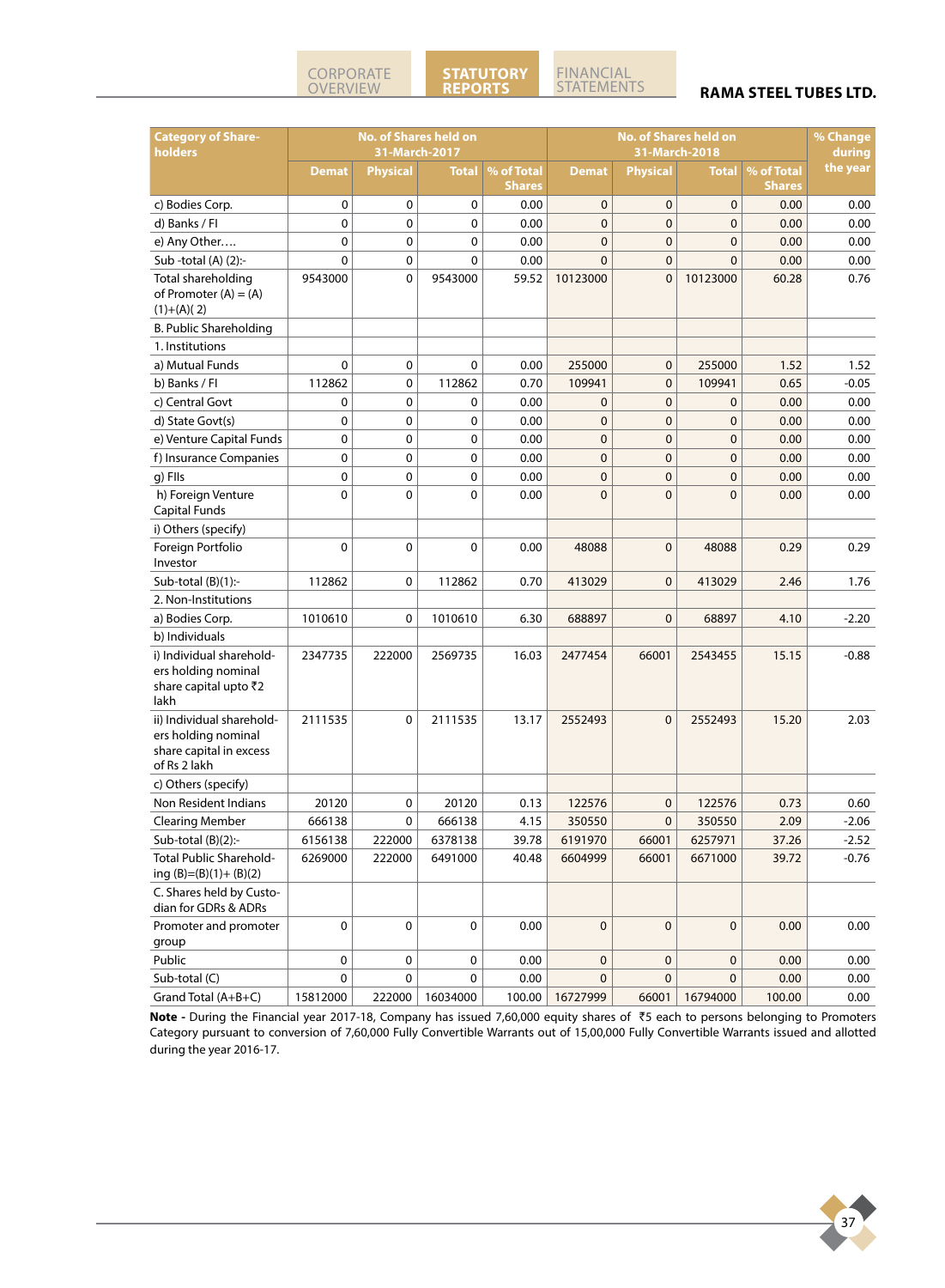

#### Annual Report 2017-18 Rama Steel Tubes Ltd.

#### **B) Shareholding of Promoter-**

| S.No.          | <b>Shareholder's Name</b> | <b>Shareholding at the beginning</b><br>of the year |                                                    |                                                                                             | <b>Shareholding at the</b><br>end of the year | % change<br>in share-                              |                                                                                             |                               |
|----------------|---------------------------|-----------------------------------------------------|----------------------------------------------------|---------------------------------------------------------------------------------------------|-----------------------------------------------|----------------------------------------------------|---------------------------------------------------------------------------------------------|-------------------------------|
|                |                           | No. of<br><b>Shares</b>                             | % of total<br><b>Shares of</b><br>the com-<br>pany | $%$ of<br><b>Shares</b><br><b>Pledged</b><br>/ encum-<br>bered<br>to total<br><b>shares</b> | No. of<br><b>Shares</b>                       | % of total<br><b>Shares of</b><br>the com-<br>pany | $%$ of<br><b>Shares</b><br><b>Pledged</b><br>/ encum-<br>bered<br>to total<br><b>shares</b> | holding<br>during<br>the year |
|                | Naresh Kumar Bansal       | 5928000                                             | 35.01                                              | 0.00                                                                                        | 6088000                                       | 36.25                                              | 0.00                                                                                        | 1.24                          |
| $\mathcal{P}$  | Kumud Bansal              | 540000                                              | 3.37                                               | 0.00                                                                                        | 690000                                        | 4.11                                               | 0.00                                                                                        | 0.74                          |
| 3              | Naresh Kumar & Sons (HUF) | 180000                                              | 1.12                                               | 0.00                                                                                        | 0                                             | 0.00                                               | 0.00                                                                                        | $-1.12$                       |
| $\overline{4}$ | Richi Bansal              | 1293000                                             | 8.06                                               | 0.00                                                                                        | 1443000                                       | 8.59                                               | 0.00                                                                                        | 0.53                          |
| 5              | Krati Bansal              | 300000                                              | 1.87                                               | 0.00                                                                                        | 450000                                        | 2.68                                               | 0.00                                                                                        | 0.81                          |
| 6              | Nikhil Naresh Bansal      | 1266000                                             | 7.90                                               | 0.00                                                                                        | 1341000                                       | 7.99                                               | 0.00                                                                                        | 0.09                          |
|                | Kanika Bansal             | 36000                                               | 0.22                                               | 0.00                                                                                        | 111000                                        | 0.66                                               | 0.00                                                                                        | 0.44                          |

**Note -** During the Financial year 2017-18, Company has issued 7,60,000 equity shares of `5 each to persons belonging to Promoters Category pursuant to conversion of 7,60,000 Fully Convertible Warrants out of 15,00,000 Fully Convertible Warrants issued and allotted during the year 2016-17.

#### **C) Change in Promoters' Shareholding**

| S.No.                   | <b>Name of Shareholder</b>           | <b>Shareholding of the promoters</b> |               | <b>Cumulative Shareholding</b> |               |  |
|-------------------------|--------------------------------------|--------------------------------------|---------------|--------------------------------|---------------|--|
|                         |                                      |                                      |               | during the year                |               |  |
|                         |                                      | <b>No. of shares</b>                 | % of total    | <b>No. of shares</b>           | % of total    |  |
|                         |                                      |                                      | shares of the |                                | shares of the |  |
|                         |                                      |                                      | company       |                                | company       |  |
| 1                       | <b>Naresh Kumar Bansal</b>           |                                      |               |                                |               |  |
|                         | At the beginning of the year         | 5928000                              | 35.01         |                                |               |  |
|                         | Change during the Year               | 760000                               |               |                                |               |  |
|                         | At the end of the year               |                                      |               | 6088000                        | 36.25         |  |
| $\overline{\mathbf{2}}$ | <b>Kumud Bansal</b>                  |                                      |               |                                |               |  |
|                         | At the beginning of the year         | 540000                               | 3.37          |                                |               |  |
|                         | Change during the Year               | 150000                               |               |                                |               |  |
|                         | At the end of the year               |                                      |               | 690000                         | 4.11          |  |
| 3                       | <b>Naresh Kumar &amp; Sons (HUF)</b> |                                      |               |                                |               |  |
|                         | At the beginning of the year         | 180000                               | 1.12          |                                |               |  |
|                         | Change during the Year               | (180000)                             |               |                                |               |  |
|                         | At the end of the year               |                                      |               | $\mathbf 0$                    | 0.00          |  |
| 4                       | <b>Richi Bansal</b>                  |                                      |               |                                |               |  |
|                         | At the beginning of the year         | 1293000                              | 8.06          |                                |               |  |
|                         | Change during the Year               | 150000                               |               |                                |               |  |
|                         | At the end of the year               |                                      |               | 1443000                        | 8.59          |  |
| 5                       | <b>Krati Bansal</b>                  |                                      |               |                                |               |  |
|                         | At the beginning of the year         | 300000                               | 1.87          |                                |               |  |
|                         | Change during the Year               | 150000                               |               |                                |               |  |
|                         | At the end of the year               |                                      |               | 450000                         | 2.68          |  |
| 6                       | <b>Nikhil Naresh Bansal</b>          |                                      |               |                                |               |  |
|                         | At the beginning of the year         | 1266000                              | 7.90          |                                |               |  |
|                         | Change during the Year               | 75000                                |               |                                |               |  |
|                         | At the end of the year               |                                      |               | 1341000                        | 7.99          |  |
| $\overline{7}$          | <b>Kanika Bansal</b>                 |                                      |               |                                |               |  |
|                         | At the beginning of the year         | 36000                                | 0.22          |                                |               |  |
|                         | Change during the Year               | 75000                                |               |                                |               |  |
|                         | At the end of the year               |                                      |               | 111000                         | 0.66          |  |

**Note -** During the Financial year 2017-18, Company has issued 7,60,000 equity shares of `5 each to persons belonging to Promoters Category pursuant to conversion of 7,60,000 Fully Convertible Warrants out of 15,00,000 Fully Convertible Warrants issued and allotted during the year 2016-17.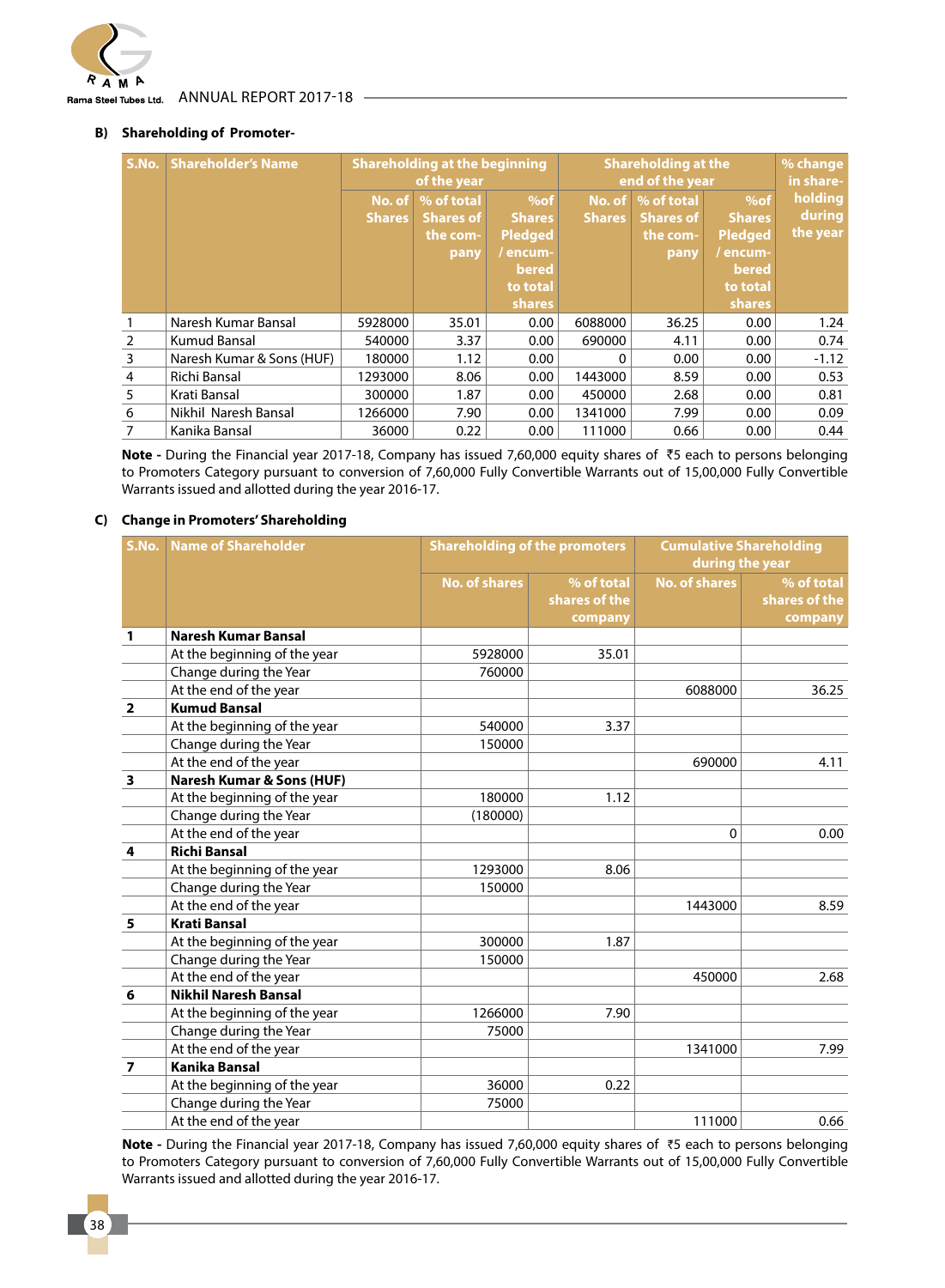

#### **RAMA STEEL TUBES LTD.**

#### **D) Shareholding Pattern of top ten Shareholders (Other than Directors and Promoters):**

**Reports**

|                         | S.No. Name of Shareholders (Top 10 Share-<br>holders) | <b>Shareholding at the beginning</b><br>of the year |                             | Shareholding at the end of the<br>year |                             |
|-------------------------|-------------------------------------------------------|-----------------------------------------------------|-----------------------------|----------------------------------------|-----------------------------|
|                         |                                                       | <b>No. of shares</b>                                | % of total<br>shares of the | <b>No. of shares</b>                   | % of total<br>shares of the |
|                         |                                                       |                                                     | company                     |                                        | company                     |
| 1                       | <b>TARUN DHIR</b>                                     | 954821                                              | 5.95                        | 954821                                 | 5.69                        |
| $\overline{2}$          | <b>MADHUKAR SHETH</b>                                 | 365000                                              | 2.28                        | 465828                                 | 2.77                        |
| $\overline{\mathbf{3}}$ | SIDDHARTH IYER                                        | 0                                                   | 0.00                        | 275927                                 | 1.64                        |
| $\overline{4}$          | RITA DHAWAN                                           | 0                                                   | 0.00                        | 274602                                 | 1.64                        |
| 5                       | SHARE INDIA SECURITIES LIMITED                        | 294091                                              | 1.83                        | 31418                                  | 0.19                        |
| $\frac{6}{7}$           | RASHI FINCORP LTD.                                    | 180000                                              | 1.12                        | 0                                      | 0.00                        |
|                         | PRINCIPAL TRUSTEE COMPANY PVT LTD                     | 0                                                   | 0.00                        | 144000                                 | 0.86                        |
|                         | A/C PRINCIPAL MUTUAL FUND - PRINCI-                   |                                                     |                             |                                        |                             |
|                         | PAL FOCUSED MULTICAP FUND                             |                                                     |                             |                                        |                             |
| $\,8\,$                 | KARNEE INVESTMENT PRIVATE LIMITED                     | 140968                                              | 0.88                        | $\Omega$                               | 0.00                        |
| $\mathsf 9$             | <b>MOTILAL OSWAL SECURITIES LTD</b>                   | 135729                                              | 0.85                        | 61784                                  | 0.37                        |
| 10                      | BHARTI AXA LIFE INSURANCE COMPANY                     | 0                                                   | 0.00                        | 118000                                 | 0.70                        |
|                         | <b>LTD</b>                                            |                                                     |                             |                                        |                             |
| 11                      | <b>AXIS BANK LIMITED</b>                              | 102027                                              | 0.64                        | 109941                                 | 0.65                        |
| 12                      | KISHAN GOPAL MOHTA                                    | 100000                                              | 0.62                        | 0                                      | 0.00                        |
| 13                      | <b>SUMIT P DESAI (HUF)</b>                            | 0                                                   | 0.00                        | 100000                                 | 0.60                        |
| 14                      | <b>KAMAL VISARIA</b>                                  | 0                                                   | 0.00                        | 100000                                 | 0.60                        |
| 15                      | PANTOMATH STOCK BROKERS PRIVATE                       | 0                                                   | 0.00                        | 99150                                  | 0.59                        |
|                         | <b>LIMITED</b>                                        |                                                     |                             |                                        |                             |
| 16                      | PUNE E STOCK BROKING PVT LTD                          | 106535                                              | 0.66                        | 72838                                  | 0.43                        |
| 17                      | <b>VRAJESH K SHAH</b>                                 | 71000                                               | 0.44                        | 1550                                   | 0.05                        |
| 18                      | <b>CHARANJIT LAL DHIR</b>                             | 67360                                               | 0.42                        | 67360                                  | 0.40                        |

#### **E) Shareholding of Directors and Key Managerial Personnel:**

| S.No. | <b>Shareholding of each Directors and</b><br>each Key Managerial Personnel | <b>Shareholding at the beginning</b><br>of the year |                                        | <b>Cumulative Shareholding</b><br>during the Year |                                        |  |
|-------|----------------------------------------------------------------------------|-----------------------------------------------------|----------------------------------------|---------------------------------------------------|----------------------------------------|--|
|       |                                                                            | No. of shares                                       | % of total<br>shares of the<br>company | No. of shares                                     | % of total<br>shares of the<br>company |  |
|       | <b>Naresh Kumar Bansal</b>                                                 |                                                     |                                        |                                                   |                                        |  |
|       | At the beginning of the year                                               | 5928000                                             | 35.01                                  |                                                   |                                        |  |
|       | Change during the Year                                                     | 760000                                              |                                        |                                                   |                                        |  |
|       | At the end of the year                                                     |                                                     |                                        | 6088000                                           | 36.25                                  |  |
|       | <b>Richi Bansal</b>                                                        |                                                     |                                        |                                                   |                                        |  |
|       | At the beginning of the year                                               | 1293000                                             | 8.06                                   |                                                   |                                        |  |
|       | Change during the Year                                                     | 150000                                              |                                        |                                                   |                                        |  |
|       | At the end of the year                                                     |                                                     |                                        | 1443000                                           | 8.59                                   |  |

**Note -** During the Financial year 2017-18, Company has issued 7,60,000 equity shares of `5 each to persons belonging to Promoters Category pursuant to conversion of 7,60,000 Fully Convertible Warrants out of 15,00,000 Fully Convertible Warrants issued and allotted during the year 2016-17.

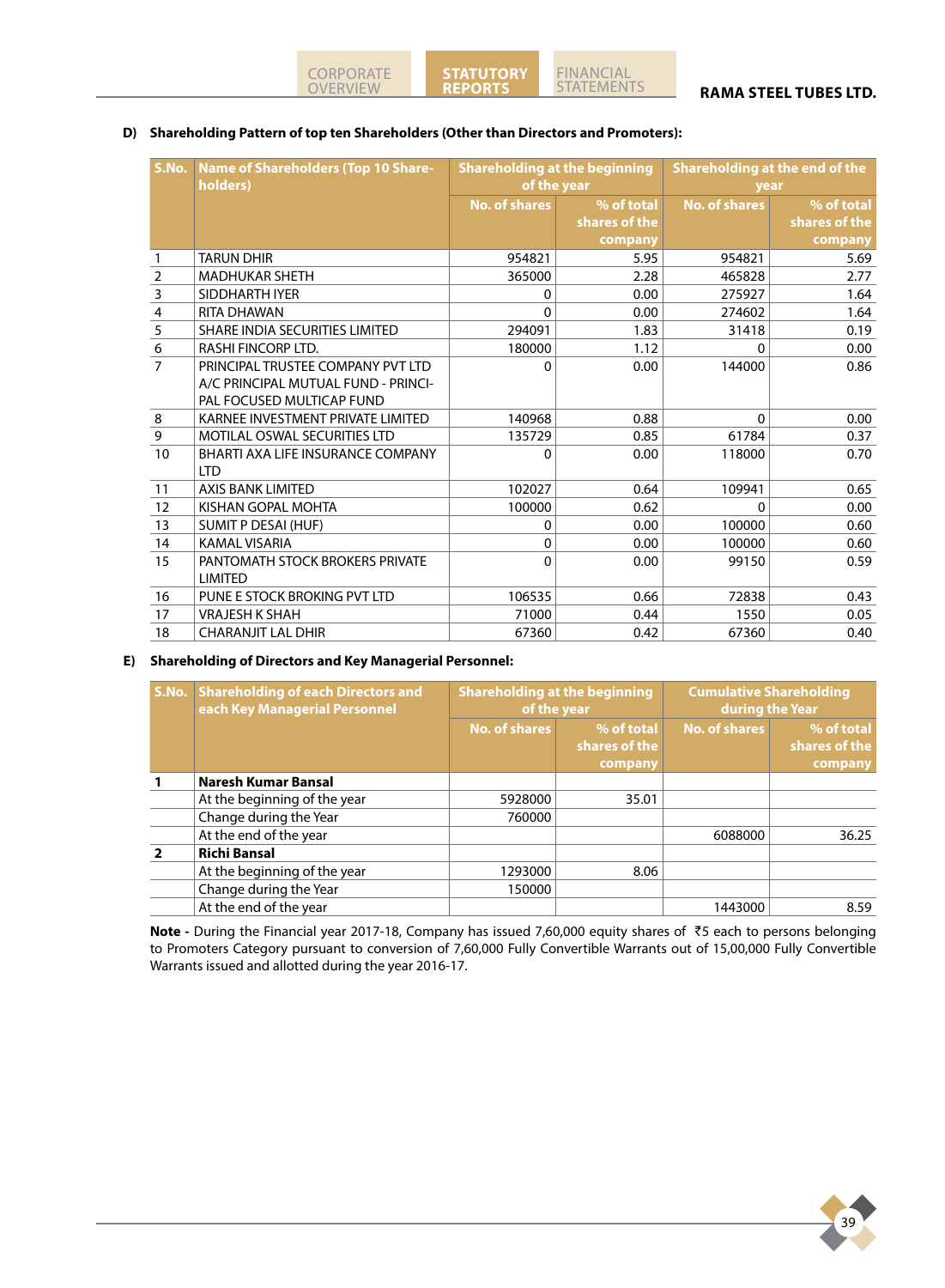

Rama Steel Tubes Ltd. ANNUAL REPORT 2017-18

# **V) INDEBTEDNESS -** Indebtedness of the Company including interest outstanding/accrued but not due for payment.

|                                                     |                      |                  |                 | $(5 \in \mathsf{Lakhs})$ |
|-----------------------------------------------------|----------------------|------------------|-----------------|--------------------------|
|                                                     | <b>Secured Loans</b> | <b>Unsecured</b> | <b>Deposits</b> | <b>Total Indebted-</b>   |
|                                                     | excluding            | Loans            |                 | ness                     |
|                                                     | deposits             |                  |                 |                          |
| Indebtedness at the beginning of the financial year |                      |                  |                 |                          |
| i) Principal Amount                                 | 4985.54              | 360.49           | <b>NIL</b>      | 5346.03                  |
| ii) Interest due but not paid                       |                      |                  | <b>NIL</b>      |                          |
| iii) Interest accrued but not due                   | 4.68                 |                  | <b>NIL</b>      | 4.68                     |
| Total (i+ii+iii)                                    | 4990.22              | 360.49           | <b>NIL</b>      | 5350.71                  |
| Change in Indebtedness during the financial year    |                      |                  |                 |                          |
| * Addition                                          | 160.00               |                  | <b>NIL</b>      | 160.00                   |
| * Reduction                                         | 224.84               | 253.02           | <b>NIL</b>      | 477.86                   |
| Net Change                                          | (64.84)              | (253.02)         | <b>NIL</b>      | (317.86)                 |
| Indebtedness at the end of the financial year       |                      |                  |                 |                          |
| i) Principal Amount                                 | 4925.38              | 107.47           | <b>NIL</b>      | 5032.85                  |
| ii) Interest due but not paid                       |                      |                  | <b>NIL</b>      |                          |
| iii) Interest accrued but not due                   |                      |                  | NIL             |                          |
| Total (i+ii+iii)                                    | 4925.38              | 107.47           | <b>NIL</b>      | 5032.85                  |

### **VI. REMUNERATION OF DIRECTORS AND KEY MANAGERIAL PERSONNEL-**

### **A. Remuneration to Managing Director, Whole-time Directors and/or Manager:**

|                |                                                                                        |                                                        |                                        |                                                                      | (₹ in Lakhs) |
|----------------|----------------------------------------------------------------------------------------|--------------------------------------------------------|----------------------------------------|----------------------------------------------------------------------|--------------|
| S.No.          | <b>Particulars of Remuneration</b>                                                     | Name of MD/<br><b>WTD/Manager</b>                      |                                        | <b>Name of Other Executive</b><br><b>Director</b>                    |              |
|                |                                                                                        | <b>Mr. Naresh</b><br><b>Kumar Bansal,</b><br><b>MD</b> | <b>Mr. Richi Ban-</b><br>sal, Director | <b>Mr. Surender</b><br><b>Kumar Sharma</b>                           |              |
|                | Gross salary                                                                           |                                                        |                                        |                                                                      |              |
|                | (a) Salary as per provisions contained in<br>Section 17(1) of the Income-tax Act, 1961 | 35.78                                                  | 30.00                                  | 3.00                                                                 | 68.78        |
|                | (b) Value of perquisites u/s 17(2) In-<br>come-tax Act, 1961                           | 0.62                                                   | 0.40                                   | 0.12                                                                 | 1.14         |
|                | (c) Profits in lieu of salary under section<br>17(3) Income-tax Act, 1961              |                                                        |                                        |                                                                      |              |
| $\overline{2}$ | <b>Stock Option</b>                                                                    |                                                        |                                        |                                                                      |              |
| $\mathsf 3$    | <b>Sweat Equity</b>                                                                    |                                                        |                                        |                                                                      |              |
| $\overline{4}$ | Commission                                                                             |                                                        |                                        |                                                                      |              |
|                | - as % of profit                                                                       |                                                        |                                        |                                                                      |              |
|                | - others, specify                                                                      |                                                        |                                        |                                                                      |              |
| 5              | Others, please specify                                                                 |                                                        |                                        |                                                                      |              |
|                | Total (A)                                                                              | 36.40                                                  | 30.40                                  | 3.12                                                                 | 69.92        |
|                | Ceiling as per the Act                                                                 | the Companies Act, 2013.                               |                                        | The Managerial Remuneration is within the limit, as prescribed under |              |